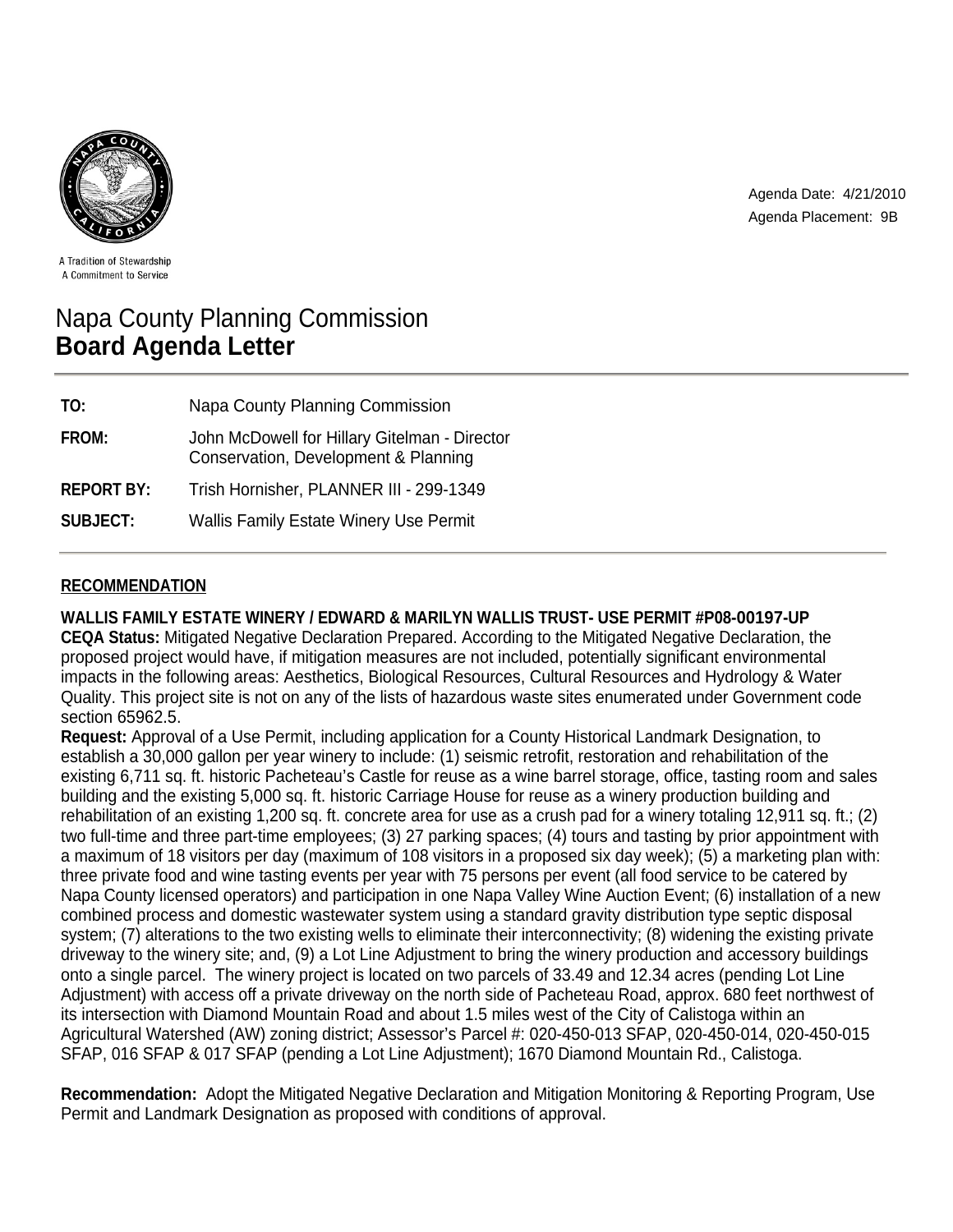**Staff Contact:** Patricia Hornisher 299-1349 or Trish.Hornisher@countyofnapa.org

## **EXECUTIVE SUMMARY**

## **Project Action:**

That the Planning Commission:

1. Adopt the Mitigated Negative Declaration and Mitigation Monitoring and Reporting Program for the Wallis Family Estate Winery, based on findings 1 - 6 of Exhibit A;

2. Find the General Rule applies to the designation of a local Landmark under CEQA based on finding 12 of Exhibit A;

3. Approve Use Permit #P08-00197-UP based on findings 7-11 of Exhibit A and designate the Wallis Family Winery, its site and associated historic resources a local Napa County Landmark based on findings 13-17 of Exhibit A subject to the recommended Conditions of Approval (Exhibit B).

4. Direct Staff to place the Wallis Family Estate Winery site on the Napa County Historic Resouces Inventory and forward relevant documentation to the California Office of Historic Preservation to be placed on the California Register of Historic Places.

### **Discussion:**

The applicant proposes a new 30,000 gallon per year winery to be located on a 16.80 acre parcel which is accessed from a private driveway off Pacheteau Road on the northwest side of Diamond Mountain Road. The site, which is about one and a half miles west of the City of Calistoga, contains a well maintained historic residence built in 1870 (known as Pacheteau's Castle) and a 1900's historic carriage house now used for a home office and storage. Estate vineyards are located on an adjacent 33.49 parcel owned by the applicant. The applicant proposes to seismically retrofit, restore and rehabilitate both structures for reuse as a winery. The Castle will be used as a marketing, administrative office and barrel storage facility while the Carriage House will become the wine production and case good storage facility. A Lot Line Adjustment will be required to bring the winery and accessory structures onto a single parcel. No structural changes or additions to the structures are proposed resulting in a winery totaling 12,911 square feet. The proposed winery would have a maximum of 18 by-appointment only visitors per day (108 maximum in a 6 day week) and 3 marketing events per year with no more than 75 persons. Pacheteau's Castle is listed on the local Napa County Historic Resources Inventory 1976-1978 and is rated NR 3 (Appears eligible for listing on the National Register). The recent historic evaluation report indicates both structures have a high degree of integrity thus qualifying both structures as eligible for listing on the California Register. This restoration and reuse project will perpetuate the life of two significant and irreplaceable cultural resources and is very much in keeping with the Cultural Resource Goals and Policies of the newly approved 2008 General Plan. Staff believes required findings can be made in support of the requested use permit and local landmark designation and recommends approval as conditioned.

#### **FISCAL IMPACT**

Is there a Fiscal Impact? No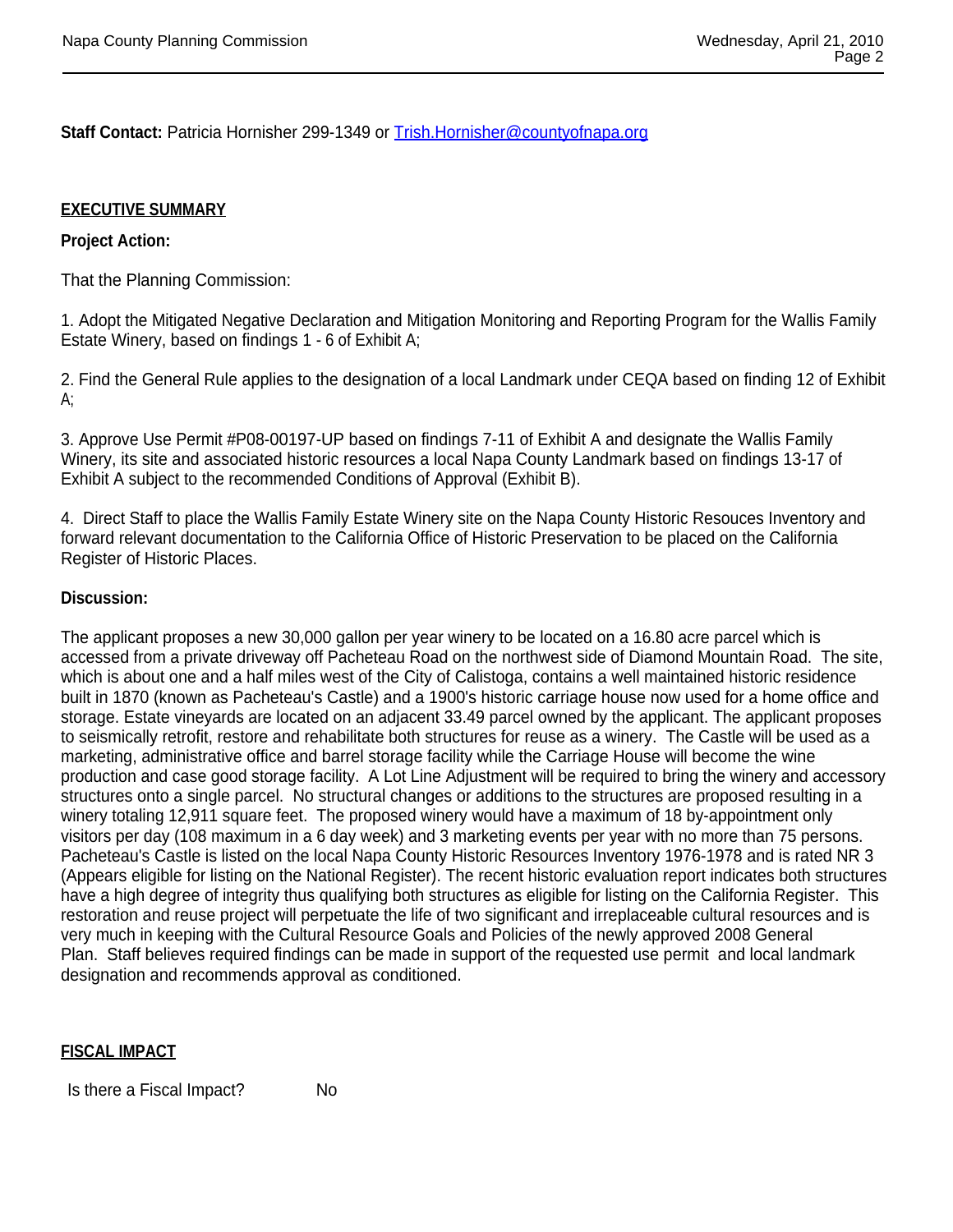# **ENVIRONMENTAL IMPACT**

ENVIRONMENTAL DETERMINATION: Mitigated Negative Declaration Prepared. According to the Mitigated Negative Declaration, the proposed project would have, if mitigation measures are not included, potentially significant environmental impacts in the following areas: Aesthetics, Biological Resources, Cultural Resources and Hydrology & Water Quality. This project site is not on any of the lists of hazardous waste sites enumerated under Government code section 65962.5.

Landmark Designation: General Rule. It can be seen with certainty that there is no possibility the proposed action may have a significant effect on the environment and therefore CEQA is not applicable [Guidelines For the Implementation of the California Environmental Quality Act, 14 CCR 15061(b)(3)]

### **BACKGROUND AND DISCUSSION**

**Owner:** Edward and Marilyn Wallis Trust

**Applicant:** Edward Wallis

**Representative (Project Manager):** Juliana Inman, A.I.A., Architect and Michael Muelrath, P.E., Applied Civil Engineering Inc.

**Zoning:** AW (Agricultural Watershed)

**General Plan Designation:** AWOS (Agriculture, Watershed & Open Space)

**Filed:** March 18, 2008 / Resubmitted: April 18, 2009 / Complete for CEQA Review: January 22, 2010

**Building Size(s):** Pacheteau's Castle: 6,711 square feet; Carriage House: 5,000 square feet (with an additional 1,200 square foot outdoor crush pad)

**Production Capacity:** 30,000 gallons per year

**Visitation:** A maximum of 18 by-appointment visitors per day with no more than 108 persons during a six day week operation

**Marketing:** Three private food and wine tasting events per year with a maximum of 75-persons per event (all food service to be catered by Napa County Licensed operators) and participation in one Napa Valley Wine Auction Events as a Category 5 Temporary Event

**Number of Employees:** Two full-time and three part-time employees

**Days and Hours of Operation:** 7:30 AM to 6:00 PM (Winery - seven days/wk); and, 10:00 AM to 4:00 PM (Visitors six days/wk)

**Parking:** 27 parking spaces, including 2 ADA-accessible space

**Adjacent Zoning / Land Use:**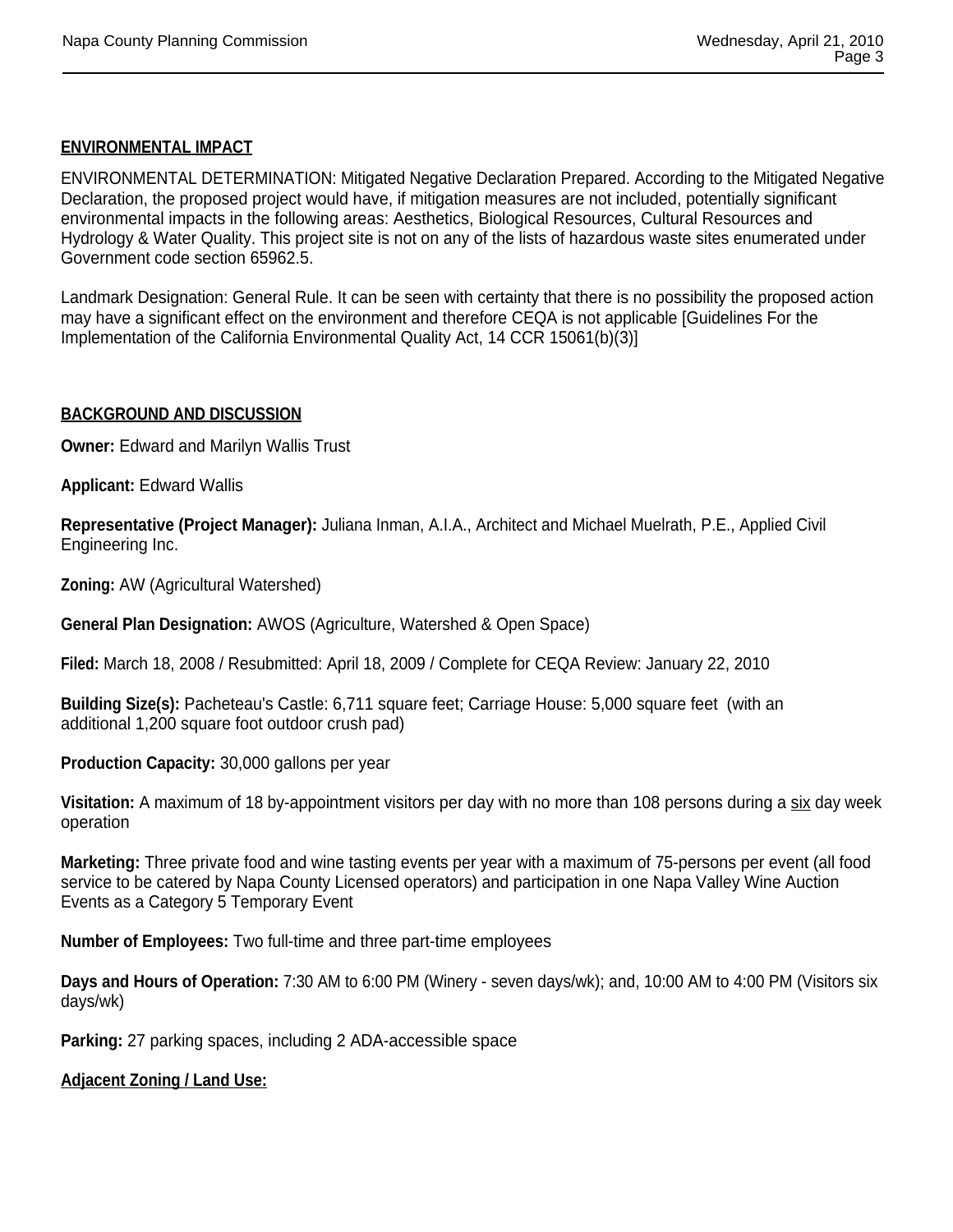**North** 

AW - Agricultural-Vineyard / Winery (69.86 acres)

**South** 

AW - Rural Residential with vineyard (26.23 Acres)

East

AW - Vacant / Vineyard / Vineyard with Residential (Three parcels: 9, 20 & 12 Acres)

West

AW - Rural Residential / Vineyard (Three parcels: 7, 22, & 16 Acres)

Nearby Wineries (within one mile of the project site):

Diamond Creek Vineyards - 1500 Diamond Mountain Rd - Approved 04/03/1972 - 10,000 gal/yr - 7,772 sq. ft. - 2 By Appt Visitors/Wk - No Marketing

Von Strasser Winery - 1510 Diamond Mountain Rd Approved 10/15/1979 - 24,000 gal/yr - 11,000 sq. ft. - 28 By Appt Visitors/Wk - No Marketing

Reverie on Diamond Mtn – 1520 Diamond Mountain Rd – Approved 06/21/1995 - 5,000 gal/yr – 5,237 sq. ft. - 20 By Appt Visitors/Wk - Marketing with 14 events of 25 visitors or less

Diamond Mountain Winery (Constant) – 2121 Diamond Mountain Rd - Approved 07/20/1994– 10,000 gal/yr – 2,948 sq. ft. - 10 By Appt Visitors/Wk - Marketing with 14 events of 25 visitors or less

## **Property History:**

May 1985 - Planning Department approves application for 2nd Unit SD-478586.

July 1990 - Building Department issues a final Certificate of Occupancy for a new 2nd Dwelling Unit BP-36133.

October 1990 - Planning Department Unconditional Certificate of Compliances recorded for parcels within project area PS-268990.

September 2007 - Planning approves Home Occupation permit for wine sales in 2nd Dwelling Unit P07-00645

## **Code Compliance History:**

Based on a review of the County Planning and Building files, there have been no complaints or code compliance issues filed against this property.

## **Discussion Points:**

1. The Winery Proposal - The Wallis' seek approval of a use permit from the County of Napa to establish a 30,000 gallon per year winery on a property located off Pacheteau Road in the western hills of the Napa Valley approximately one and a half miles west of the City of Calistoga. The project involves two parcels currently owned, farmed and homesteaded by the Wallis' since the early 1970's. The winery is proposed to be established within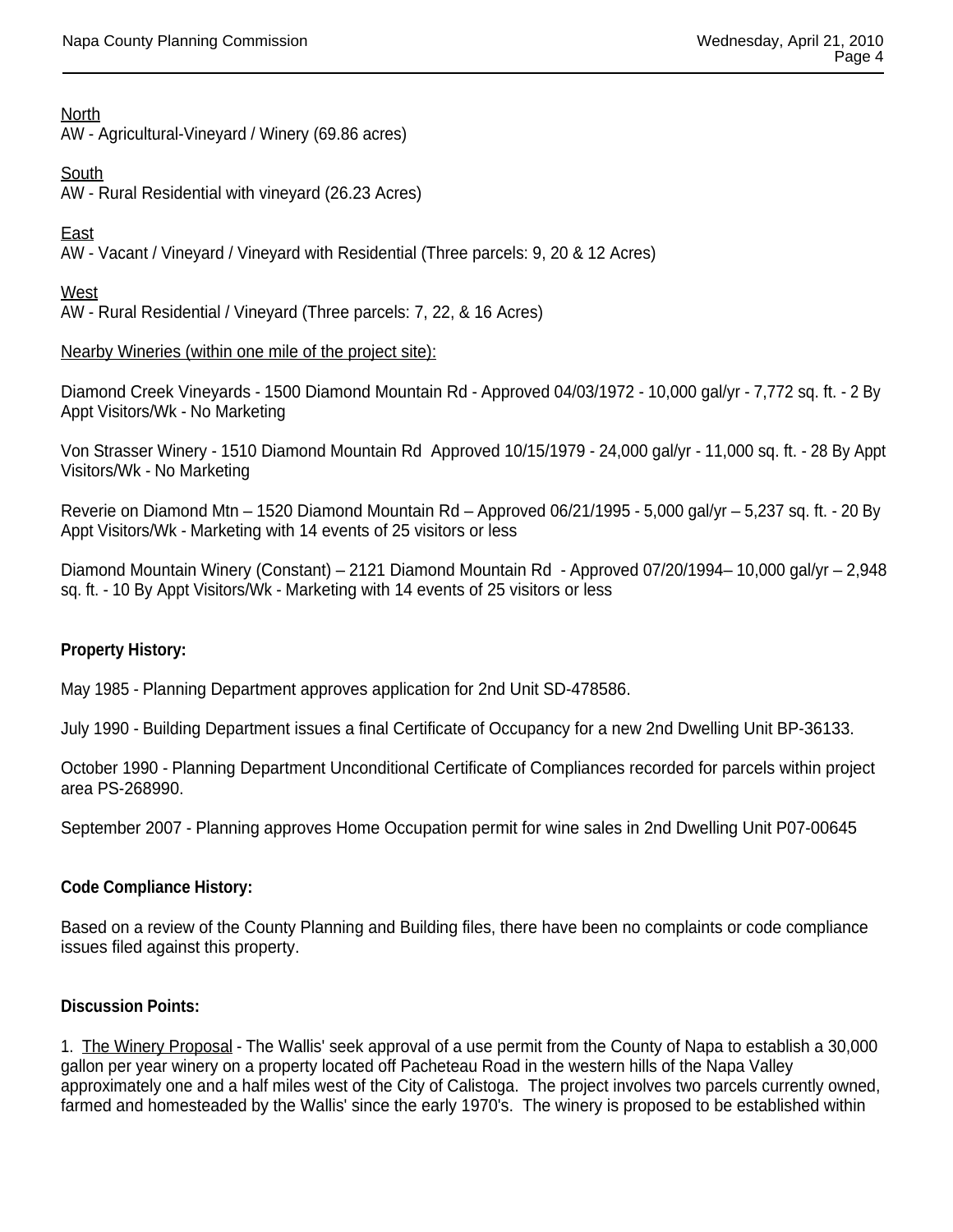two existing historic structures -- the historic Pacheteau residence (also known as Pacheteau's Castle) and the historic carriage house -- built in 1906. The applicant intends to record a Lot Line Adjustment to bring both structures onto the same parcel which will total 16.08 acres. The structures will be restored and rehabilitated for using, *The Secretary of the Interior's Standards for Rehabilitation and Guidelines for Rehabilitating Historic Buildings*, for reuse as the winery facility. The Carriage House will serve as the wine production and case storage facility totaling 5,000 square feet. The Castle will be utilized for marketing and sales, administrative offices as well as barrel storage and total 6,711 square feet. The existing crush pad, located adjacent to Carriage House totaling 1,200 square feet, will also be improved and utilized for wine production.

The operation will include: two full-time and three part-time employees; three separate parking areas totaling 27 spaces (including two ADA spaces); by appointment tours and tasting with a maximum of 18 visitors per day (108 in a proposed six day week); and, a marketing plan of three wine and food paring events per year with a maximum of 75 visitors per event. Civil improvements are planned for the existing main driveway access to the winery that will meet the required County road width of 20 feet. A new combined process and domestic wastewater system using standard gravity distribution for septic disposal will be installed and the two existing wells will be altered to eliminate their interconnectivity between the winery operation and the two residences on adjacent parcels. Finally, a Lot Line Adjustment will be recorded to bring the winery production building (Carriage House) and the barrel storage/marketing administration building (Pacheteau's Castle) onto a single parcel.

2. Visitation and Marketing - The original visitation and marketing proposal was revised by the applicant in response to comments received from Napa County's Transportation Engineer and the City of Calistoga. The resulting current proposal reduced the number of marketing events to 3 per year with no more than 75 visitors and one Wine Auction event. Tours and tasting visitors will arrive and depart outside of peak traffic hours and will not exceed 18 visitors per day. Tours and tasting appointments will also not be scheduled on the same day as a marketing event nor will marketing events be scheduled on harvest or crush days. Napa County Public Works has requested these traffic reduction strategies be included as conditions of approval for the use permit. Compared to wineries in the vicinity, the current visitation and marketing proposal for Wallis Family Estate Winery is modest and compatible with neighboring winery operations. With the inclusion of the trip reduction strategies as a condition of approval, staff believes the County and City of Calistoga concerns regarding traffic are addressed and will not represent a substantial traffic impact (See further discussion Section 3 below).

3. Winery Operation and Traffic Loads - According to the Napa County Transportation Engineer, Traffic volume on Diamond Mountain Road equates to Level of Service A. In 2005, the traffic counts on Diamond Mountain Road south of Pacheteau Road measured 112 vehicles average daily traffic (ADT). These counts have not been updated but Public Works advises no significant increase has occurred. In contrast, traffic counts at the intersection of Diamond Mountain Road and St. Highway 29 east of the project site are approximately 463 (ADT). This is due to the fact that a greater number of residents and three winery facilities have access on this segment of Diamond Mountain Road.

The submitted traffic information sheet indicates the subject property currently generates approximately 48 trips daily with 9 of these occurring during peak hour. The proposed project will increase trip generation to 58 daily trips on a typical business day. Thus, the "net increase" of traffic associated with the project equates to 10 daily trips during typical operations. 58 daily trips will occur during a maximum event, however, event trips are considered negligible because they occur only three times per year. The project will include trip reduction strategies as a condition of approval that require tours and tasting appointments and marketing events to occur on separate days of the week and marketing events not to occur during harvest or crush days. Additionally, as noted in the submittal material, there will be a reduction in the number of grape hauling trips on Diamond Mountain Road because wine production will be moved on-site. Finally, the submitted site distance documentation shows the operational condition of the site access from Pacheteau Road meets the site distance requirements in accordance with Cantrans' Design Manual. Therefore, with the inclusion of the trip reductions strategies, the project as proposed will not result in a noticeable change to the traffic volumes nor change the Level of Service on Diamond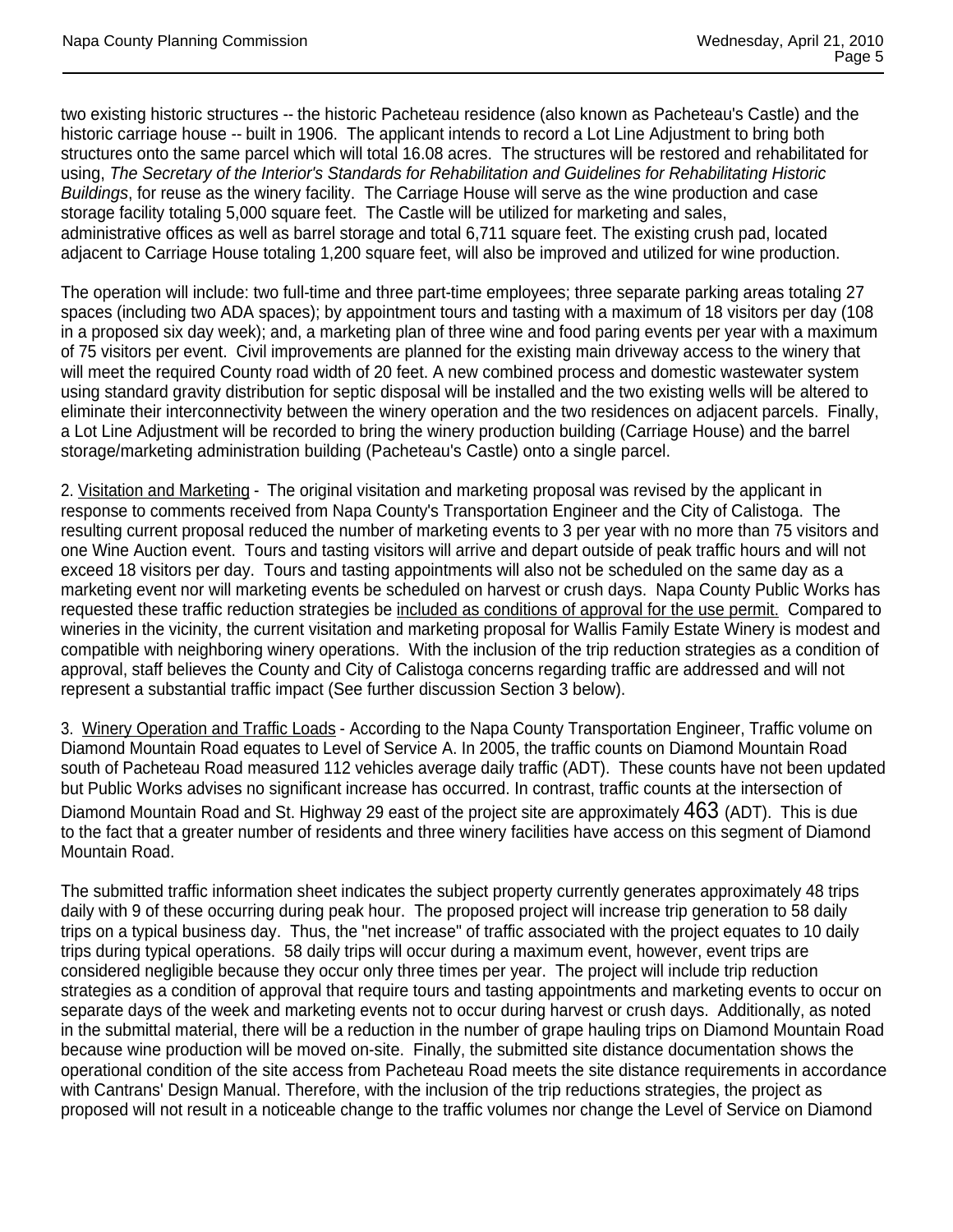Mountain Road or any of its intersections. The net increase will be arriving and departing throughout the day thus not resulting in a noticeable increase in traffic. Staff concludes the project will not result in a significant impact individually or cumulatively to the surrounding street capacity, traffic load or level of service.

4. Civil Improvements / County Road and Street Standards / Parking - The revised project submittal includes only the existing main driveway for access to the winery facility. The use of the existing "lower road" was removed from the project because the applicant found the required improvements to be infeasible. Plant and animal surveys were therefore not completed in this area but are recommended if the project is modified in the future to include this road. Based on Public Works' comments, the main access will be improved to the required County standard width of 18 feet with 2 feet of shoulder; the existing gate entrance can remain due to its historic relationship to existing historic on-site structures.

Planning staff reviewed the proposed parking request for 27 spaces (including 2 ADA spaces). Based on staff calculations, the proposed number seems over twice the amount needed. For example, if the total number of tours and tasting visitors (with an average per vehicle of 2.6 visitors) all arrived at the same time, 7 spaces would be needed. (Normally, this number is spaced out over the six hour day thus requiring even fewer spaces per hour.) Adding 2 full-time and three part-time employees, at most 5 more spaces would be needed for a total requirement of 12 spaces for daily operations. Calculating the events in the same manner, 34 spaces maximum would be needed. However, events are infrequent and allow parking throughout the site on these occasions. Staff suggests the parking areas be reduced by at least one-third to 18 spaces (including 2 ADA) thus preserving open space and reducing the creation of unnecessary imperious surfaces.

5. Water Supply - The revised application indicates the lower well will serve the winery's domestic water needs. However, review of the site plans shows there are two wells (a lower and an upper well) and a spring that are connected and serve several parcels and multiple dwellings. On March 10, 2010, Environmental Management commented that adding the winery development to this system would require regulation as a public water system. Alternatively, the water system must be reconstructed so that the lower well is only utilized by the winery and no longer serves the residences. The applicant is in agreement with reconstructing the water system so that the winery and residential uses do not connect. The property owner has signed the project revision statement requiring the reconstruction of the existing water system so that only the lower well will serve the winery operation with review and approval of the reconstructed system by the Department of Environmental Management prior to issuance of a building permit for any portion of the winery. The newly constructed water system shall also be subject to inspection by the Department.

6. Groundwater Availability - As described above, several interconnected sources of water currently exist serving both the residential and vineyard uses of the parcels involved in the project: a lower well, an upper well, a reservoir and a spring. The applicant states in the project description that a Lot Line Adjustment will be recorded to bring the existing historic structures proposed for reuse as the winery facility onto a single parcel. Since the Lot Line Adjustment is pending, Public Works requires a Pre and Post Phase 1 Water Availability Analysis to ensure water allotments are met for the existing and proposed uses as they pertain to the current and proposed parcel configurations.

On September 23, 2009, Applied Civil Engineering Inc. submitted the pre and post Phase 1 Water Availability analysis for the current and proposed uses on the parcels. The analysis states this project is located in the Mountain Areas of the Napa Valley which has an established acceptable water use criteria of 0.5 acre feet per acre per year (af/yr). The County's established allowable water allotment for the pre Lot Line Adjustment (pre-LLA) configuration totalling 33.50 acres is 16.75 af/yr. The estimated water demand for both the existing and proposed uses is 1.1 af/yr including: 0.3 af/yr for existing vineyards and 0.75 af/yr for domestic use (main residence). The uses on the parcels will remain the same (pre & post LLA) therefore no change in water usage is expected. Currently usage of water for the existing site conditions is well within the established allotment.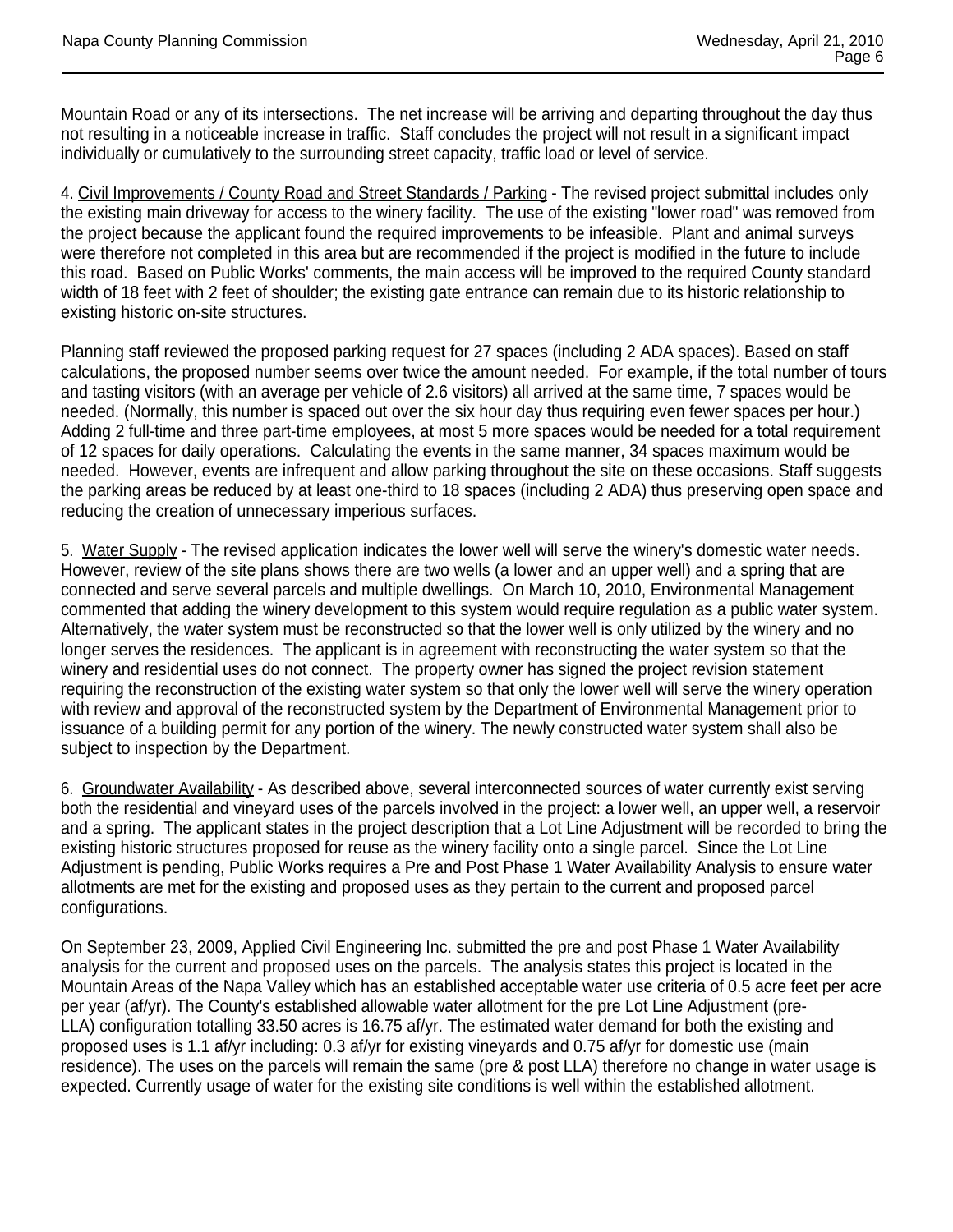The post LLA will incorporate lands from an additional parcel to create a new total of 16.80 acres. Based on the 0.5 af/ac/yr factor, the allowable water allotment is 8.4 af/yr. The estimated water demand for the post parcel configuration for the existing uses is 0.75 af/yr including: 0.75 af/yr for domestic uses [main residence (Pacheteau Castle) and landscaping]. Estimated water demand for the proposed uses (post LLA) is 0.80 af/yr including: 0.8 for winery uses [winery (Carriage House and Pacheteau Castle) and landscaping]. This represents an incremental increase of 0.1 af/yr however, the total usage (0.8 af/yr) is well within the established allotment. Public Work's Groundwater engineer comments water use for the project for each property configuration is below the allotment established by Napa County and requires no further analysis.

7. Wastewater Feasibility - The proposed combined process and domestic wastewater system is described in full in the submitted, "Wallis Winery Septic Feasibility Report", submitted by Kenneth Deibert Jr., P.E., of REB Engineering dated 7/10/07 (See attachment.) Mr. Deibert proposes to use a conventional leach field sewage disposal system whereby two separate tanks will capture the domestic and process wastewater at the winery and then flow into the disposal field. Based on the soil conditions and application rate, 900 feet of trench will be needed. The reserve area is designated in an area approximately 50 ft. north of Pacheteau's Castle. The Department of Environmental Management has reviewed the proposed septic feasibility report and will require that all their conditions of approval be met prior to issuance of any grading or building permit.

## 8. Historic Resources / Local Landmark Designation

# A. Resource Evaluation and Compliance with CEQA -

Based on the project description and submitted application, staff determined there was potential for impacts to occur to the two historic resources (Pacheteau's Castle and the Carriage House) that exist within the project site. As part of its CEQA analysis, an historic evaluation report of the site from a qualified historic architect was requested to confirm the significance of the resources and analyze potential project impacts.

*"The Wallis Family Estate Winery: Historical Findings",* report was submitted by Juliana Inman, Architect on March 12, 2008. The report states that Pacheteau's Castle was constructed as a residence in 1906 by the stonemason company Bennasini & Maggetta for then owner, Jacques Pacheteau. It became known as a "castle" because it is uniquely constructed with Napa native stone and has a massive false front with architectural features reminiscent of a Medieval parapet. Likewise, the Carriage House was designed in the same era by the then famous William Corlett, a renowned turn of the century architect of the time. This structure is unique for the inventive engineering of its truss bracing system above the second floor and the fine louvered cupola on the high pitched hipped roof. The architect's original drawings are extant having been carefully preserved by the Wallis family.

Napa County historic files indicate the Castle is currently listed on the Napa County Historic Survey 1977-78 and it has a completed Department of Parks and Recreation (DPR) Form 523 detailing its history. At the time of the survey, the evaluator assigned the Castle a status code of NR3 (meaning, "appears eligible for listing on the National Register by the evaluator"). The form indicates other structures are present on the site but no additional historical detail is provided for them or the status of the Carriage House.

As stated in the Ms. Inman's report, the California State Office of Historic Preservation (SHPO) considers designations and surveys over five years old to be out-of-date thus requiring a new evaluation of existing conditions to determine the integrity of the historic resource. The historic evaluation submitted by Ms. Inman reestablishes that the project site and its resources (the Castle and Carriage House) meet the State's criteria standards for integrity which are: location, design, setting, materials, workmanship, feeling and association. Since the resources retain the seven required qualities of integrity, she concludes they are significant historic resources eligible for listing on the California Register or National Register. Based on this report, staff recommends updating the sites DPR forms documenting the site's historic resources and that they be submitted to the State Office of Historic Preservation for inclusion California Registry as a Napa County local landmark.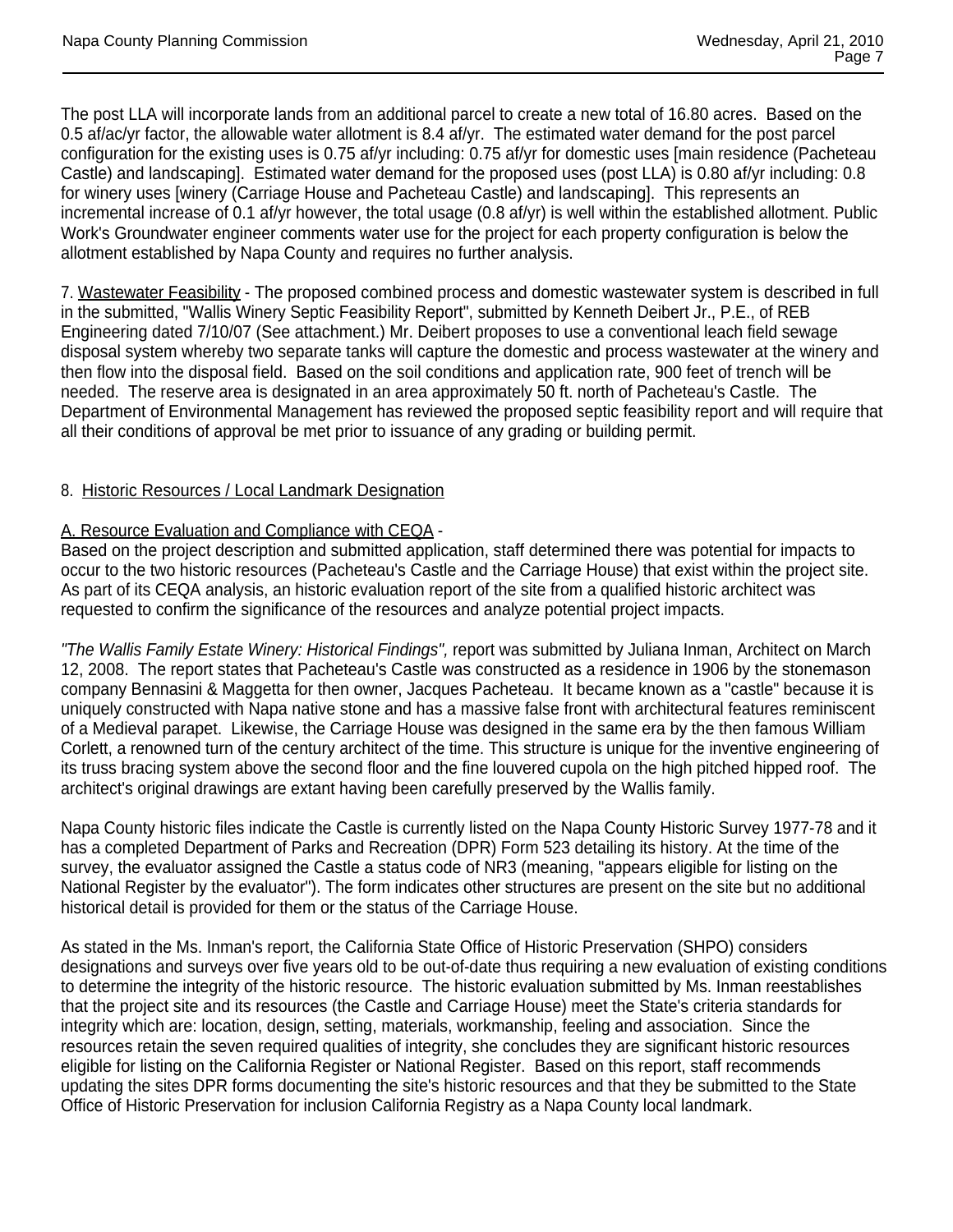Finally, as stated in the Inman report, the proposed project will have a less than significant impact on the historical resources. The project description proposes to seismically retrofit, rehabilitate and renovate the historic structures. As analyzed by Ms. Inman, the project complies with all ten required standards as detailed in, *The Secretary of the Interior's Standards for Rehabilitation and Guidelines for Rehabilitating Historic Buildings (*the Standards*).* Compliance with the Standards and Guidelines avoids any negative impacts to the existing historic resources. The applicant has signed the project revision statement requiring written verification from a qualified historic architect that the construction plans meet the Standards referenced above prior to issuance of any grading or building permit.

## B. Use of the State Historic Building Code and Local Landmark Designation -

To ensure compliance with the Standards, the applicant requests utilization of the State Historic Building Code. The purpose of this code is to provide alternative building regulations and building standards for rehabilitation, preservation, and restoration of buildings or structures designated as historic buildings. To be considered a qualified historical building or structure under this code, it must be 50 years old and deemed important to the history, architecture or culture of an area by an appropriate local or state governmental jurisdiction. The qualification includes structures already on a National, State or Local registers or inventories of historically significant sites or landmarks. As discussed above, the Castle is over fifty years old and is currently on Napa County's local historic inventory; the Carriage House meets the age criteria but is not any historic list. Since compliance with the Standards is recommended to avoid impacts to these historic resources, staff recommends the site and its historic resources be listed as a local Landmark under Section 15.52.030 so that the State Historic Building Code can be employed for both structures as requested by the applicant.

On April 9, 2010, the project was duly noticed for designation as a local landmark in accordance with the County Landmark Preservation Ordinance section 15.52.030. In accordance with subsection (B) of this code, staff has included the appropriate findings that the proposed landmark has special historical architectural, cultural and engineering interest of a historical nature. Based on the submitted historical evaluation report, staff believes the site and related historic resources (Pacheteau's Castle, Carriage House) qualify under Section (B) (1.) (b.) & (2) (b.) due to Jacques Pacheteau's place in shaping Napa County's hot springs resort history and the importance in local history of both the architect and builder of the structures. Staff believes the site and its structures meet the criteria established in the Landmark Preservation Code for designation of the site and its structures as a Napa County Landmark and recommend their inclusion in the Napa County historic resources inventory.

9. Biological Resources - In December of 2009 and January of 2010, botanist Jane Valerius, performed a botanical survey for special status plants and habitat including, Ceonotus divergens, in the areas proposed for ground disturbance. The report concluded no impact to candidate, sensitive or special status species will occur in the areas designated for development. However, it was noted that should the project be modified to include the potential habitat located adjacent to the lower road on the property, an additional survey covering this area should be undertaken.

In addition, a survey for potential impacts to known Northern Spotted Owl (NSO) roosts and nesting sites was performed by Jon Winter in November 2009 because trees and riparian areas to the south and southeast of the project area contain habitat that would support Northern Spotted Owl. However, Mr. Winter found that since the project will not remove any trees, no potential habitat will be affected. He noted an abandoned Red Hawk nest located on-site could serve as an existing or future NSO nesting site. The hawk nest showed no existing signs of NSO activity in the form of feather or whitewash. Mr. Winter recommended a pre-construction survey if construction occurs between the spring months of February - July to confirm no new NSO activity is present. The applicant signed the project revision statement to complete a pre-construction survey when construction occurs between the stated time frame. In the case of noise disturbance, Mr. Winter found that noise from construction or from daily business operations will not occur at night which would disturb hunting activities. Additionally, the project is well beyond any reasonable concern for noise abatement associated with the project and any of the NSO sites in the vicinity of the project. The report concluded that with the inclusion of the recommended pre-construction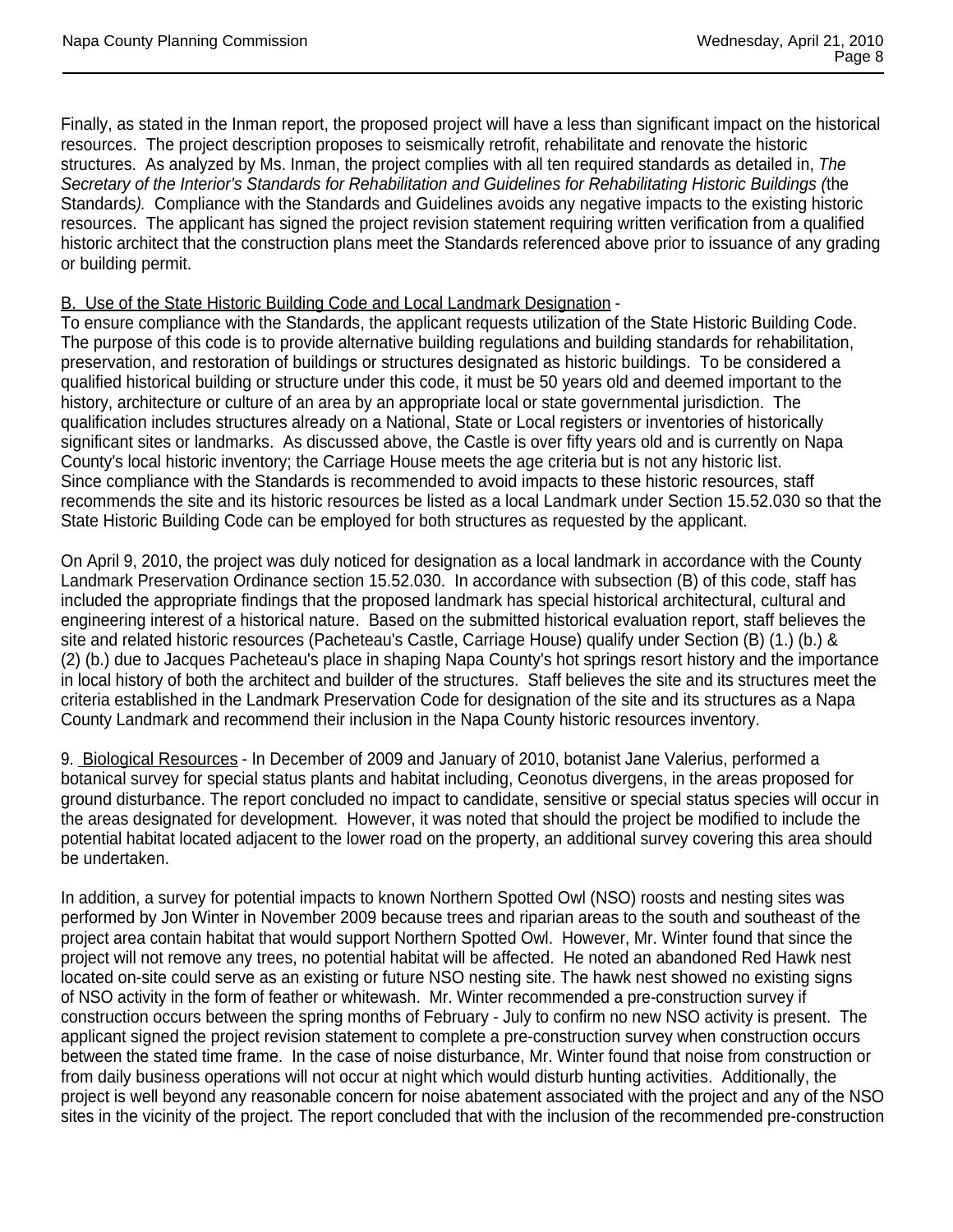survey and USFWS avoidance protocols, the project will not impact potential NSO habitat or any existing NSO nesting or roosting sites.

10. Archaeological Resources - The Napa County Environmental Sensitivity GIS layers for archaeological sites show no known sites within the project site. The nearest survey is located 900 feet north of the project site which found no archaeological evidence present. The project involves minimal ground disturbance to create two parking areas, widened the existing driveway and grade minimally for landscaping purposes. The applicant has signed a project revision statement to verify that the grading and construction plans comply with the Secretary of the Interior's Standards for rehabilitation prior to issuance of any building or grading permit. Secretary of the Interior's Standard 8, calls to protect and preserve significant archaeological resources affected by the project. Standard Conditions of approval for protection of discovered archaeological materials are also included for all discretionary projects. With the inclusion of standard conditions of approval and mitigation measures no impacts to archaeological resources are expected to occur.

11. City of Calistoga Comments - The County received comments from the City of Calistoga's Planning and Building Director. Staff responded to these comments and believes the project as revised, resolves their initial concerns.

12. Contact with Neighbors - On March 22, 2010, Mr. Wallis distributed a letter discussing his plans for the new winery to all surrounding neighbors and welcomed discussion. (See letter sent to surrounding neighbors attached.) As of the date of this report, no inquiries have been received by the Planning Department regarding this project.

## **Consistency with Standards:**

## Zoning

The project is consistent with AW (Agriculture Watershed) zoning district regulations. A winery (as defined in Napa County Code Section 18.08.640) and uses in connection with a winery (see Napa County Code Section 18.20.030) are permitted in the AW district with an approved use permit. This application complies with the Winery Definition Ordinance and the setbacks and other requirements of the Zoning Code. A Lot Line Adjustment to bring the winery structures onto a single parcel is recommended as a Condition of Approval.

## Building Division Requirements

The Building Division recommends approval with standard conditions. Please see their March 16, 2010, memo.

## Fire Department Requirements

The Fire Department recommends approval of the requested winery use permit with conditions of approval and recommends a standard winery road width with no loop road. See June 17, 2009, memo for Use Permit and March 11, 2010, email.

## Public Works Department Requirements

The Public Works Department recommends approval with conditions of approval under their memo dated March 11, 2010; their memo dated March 11, 2010, for Groundwater and their memo dated December 14, 2009 for Traffic Impacts.

## Environmental Management Department Requirements

The Department recommends approval provided all mitigations and conditions of approval are satisfied. Please see their memo of March 10, 2010.